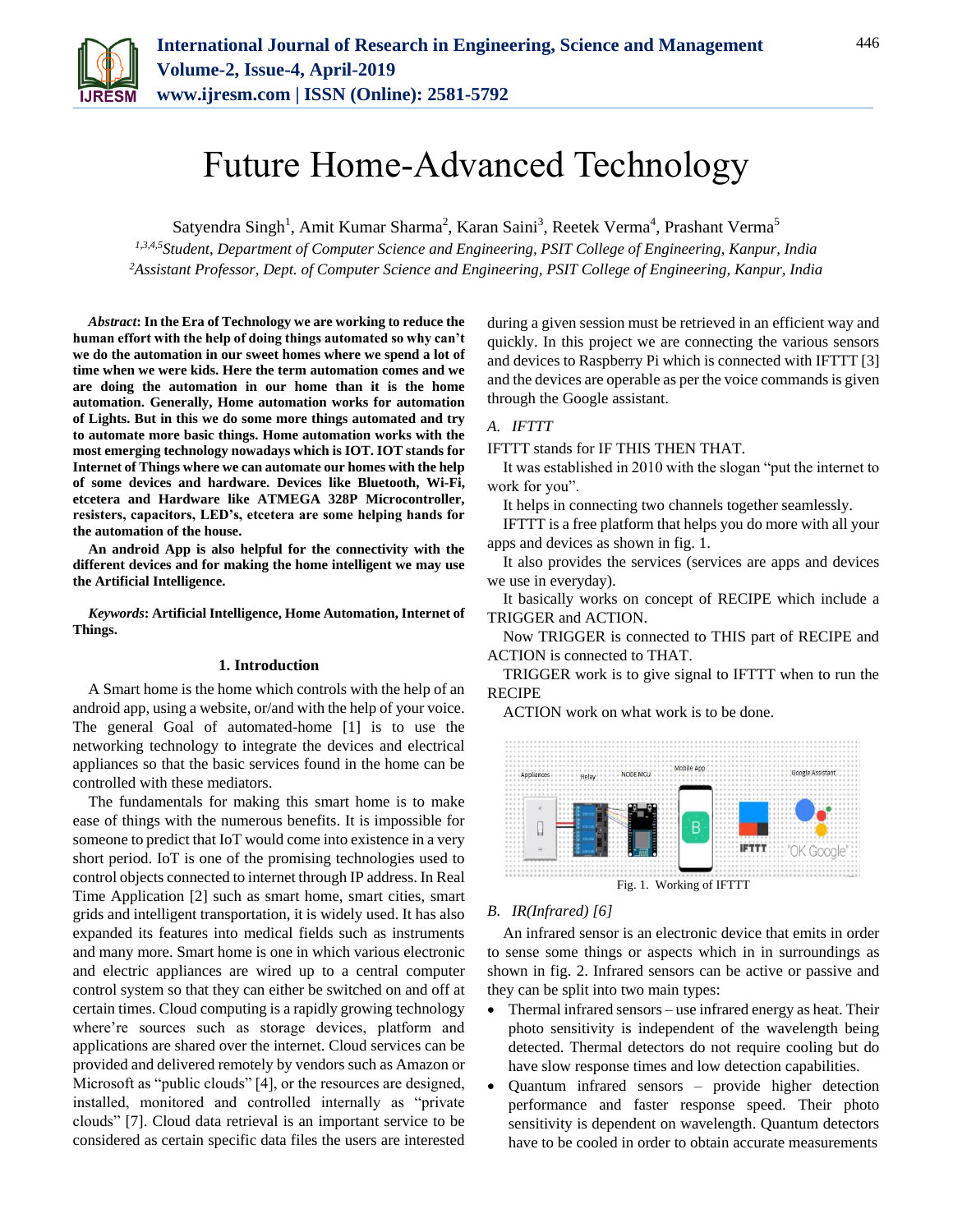

 $\overline{O}$ Transmitted Infrared B IR Transmitter Ë lected Infra Ċ IR Receiver

Fig. 2. Working of IR sensor

#### **2. Motivation**

During the past few years, internet was known as a big mass that we can acquire data from. Embedding mobile transceivers to everyday items and gadgets enabled new forms of bidirectional communication between people with other people, and people with things. That paradigm, known as Internet of Things, which was first introduced in 1998 by Kevin Ashton, has received recently more attention in the academia and industry, and this would add a new dimension to the world of Information and communication technology.

While that paradigm is growing and have high positive impact on many aspects of our lives, challenging issues arise, that should be considered and addressed. The central issues are guaranteeing security and privacy of users and their data. Another issue is fully achieving smartness of interconnected devices by enabling their interaction. Exchanging data and autonomous behavior is the key to achieving the latter.

IoT has different definitions from different perspectives, however, they all revolve around "things" generally, collecting, exchanging and communicating data with each other's and with people through the "internet". IoT helps in decision making and au- to mating almost everything around us. The smarter life IoT vision promises in the near future through various applications, made smart Home Automation actually possible, starting from basically monitoring different parts of home, to actually controlling them. Integration of IoT and Home Automation, made it possible to monitor and control homes from different parts of the world. Some examples of applications to this are:

- 1. Smart Homes
- 2. Smart Wearable.
- 3. Connected Cars.
- 4. Smart Cities.

And many more.

# **3. Aim and Objective**

This Paper addresses an IoT [5] application based approach in the field of home automation. Common use-cases include measuring the home conditions, basic things which we can automate, our daily use appliances and devices, and many more. Here the focus is to maximize the use of home automation technique with the help of IOT and minimize the use of human efforts and may help in maximizing the security of the homes.

A user has the following features for this home.

- 1. Dual mode smart home automation.
- 2. IR based doorbells.
- 3. IR based Parking Gate.
- 4. Laser Based Security.
- 5. Laser Connected Central Gate.
- 6. Water Level controller of Overhead Tank.
- 7. Automated Evening Lights.

Some are shown in fig. 3.



#### *A. Multi-Mode Smart Home [10] Automation*

In this Feature we have a special feature or we can say that we have an advanced version of the home automation in which we can control the electrical appliances with the help of three modes as shown in fig. 4.



Fig. 4. Multi-mode smart home automation

- 1. Voice Control.
- 2. Bluetooth Control.
- 3. IR Remote Control.

In the Voice Control we are going to control the electrical appliances with the help of the dedicated voice commands with the help of an assistant which is widely use in the smart phones i.e. Google Assistant.

We use the esp8266 WI-FI module for the connection for the connectivity of the Google Assistant.

In the Bluetooth Control if the Wi-Fi module is not working or the internet connectivity if not there so with the help of an Android App we can control all the electrical appliances with the help of Bluetooth Module HC-05.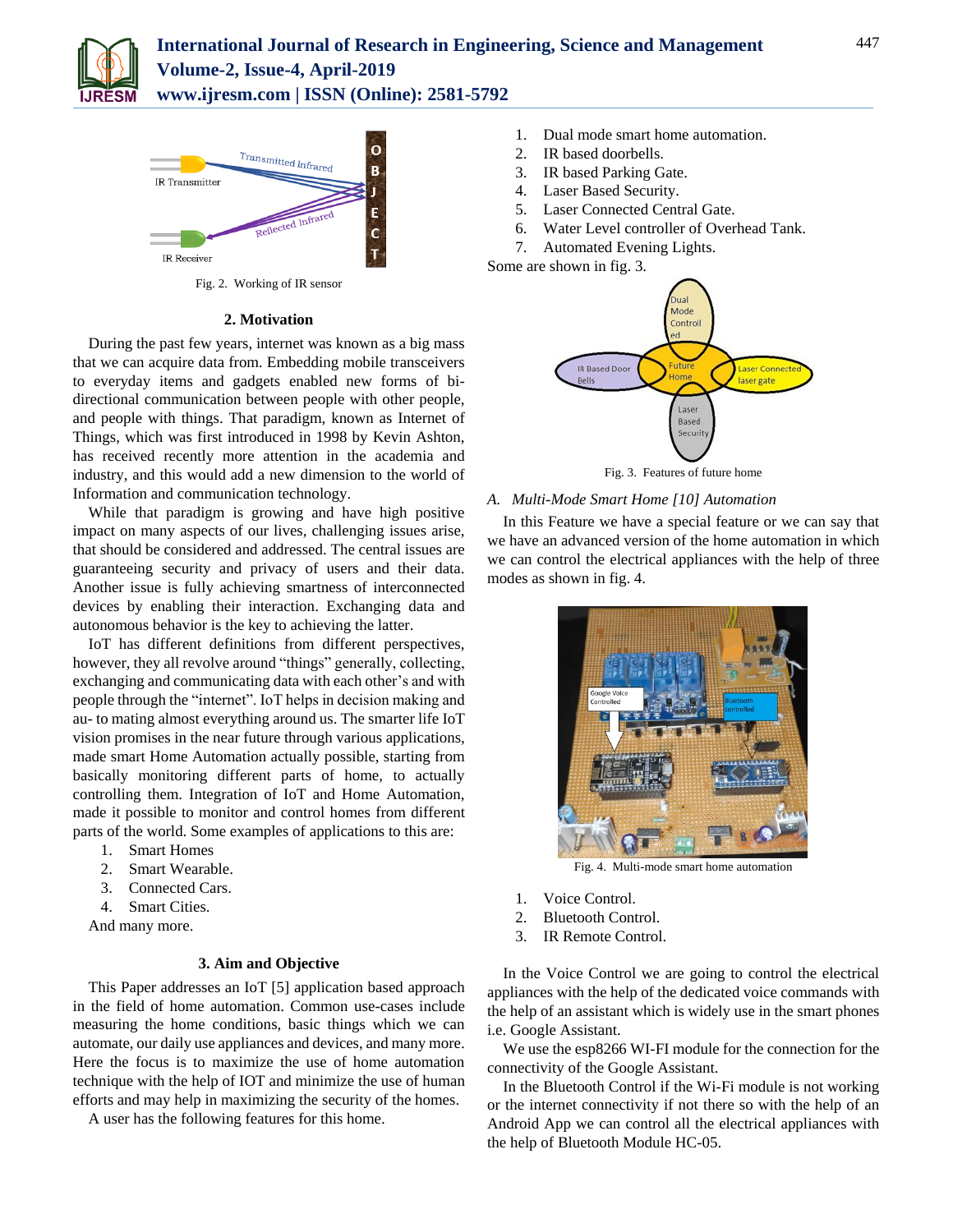

This will be done with simply changing the mode of connectivity with the device.

In the Remote Control If there is no Smart Phones is present at that point and we want to control the electrical appliances than we Control the appliances with the help of any IR remote.

Note: We can configure any Remote with its HEX value for the controlling of the electrical appliances.

#### *B. IR based doorbell*

Sometimes people comes to your house and knock the door for calling the respective person and if he/she ask why don't you ring the bell than the answer from the person who knocks the door is unable to find the button or knocking the door is an easy task for them.

So for these type of people we introduce a door bell through which we don't have to knock the door or ring the bell, the bell will automatically ring if a person is in front of the door as shown in fig. 5.



Fig. 5. IR based doorbell

#### *C. IR Based parking gate*

When a Car is in front of parking gate than someone has to open the parking gate manually by exiting from the car and this whole process takes time and some efforts so we introduce a system which automatically sensed the car in front of the parking gate and sensed with opening the gate with having some delay.



Fig. 6. IR based doorbell

*D. IR based security*



The main problem is when some person is try to enter into

the house in night and we do not get information of that person. That's why we made this gate it is basically used in night. The functioning of this is that when some person is come into the contact of laser light of the gate the security alarm will ring automatically. If the person is house member then we have to manually turn off the alarm and then the person can enter into the house as shown in fig. 7.

# *E. Laser connected central gate*

This type of gate provide security as well as reduce the human effort. We made this gate because it will provide the security to the house member by recognizing the authorize or unauthorized person. The functioning of this is that when some person come in contact of laser light if he is authorize with the help of camera than he will breech the laser light and gate will open automatically. If he is unauthorized then the alarm will ring and the house member are also alert. This whole thing will have done with the help of LDR [8] sensors.

# *F. Water level controller of Overhead Tanks [9]*

In your home you do have an overhead water tanks which may waste the water when it overflows so we design a device which prevents the overflow of water or prevent from being waste.

In this we have a three level which controls the wastage of water.

- Lower level
- Middle level
- Top level



Fig. 8. Three level of water tank

When the water touches to the lower level than the motor will automatically start and when the it touches to the middle level than the water is ready to be filled and when it touches to the top level than the condition is that the circuit is completed and the motor will automatically turned off.

Resistors resist the flow of electricity. Photo resistors differ from other resistors in that they change when light shines on them. When light shines on a CDs cell, it decreases the